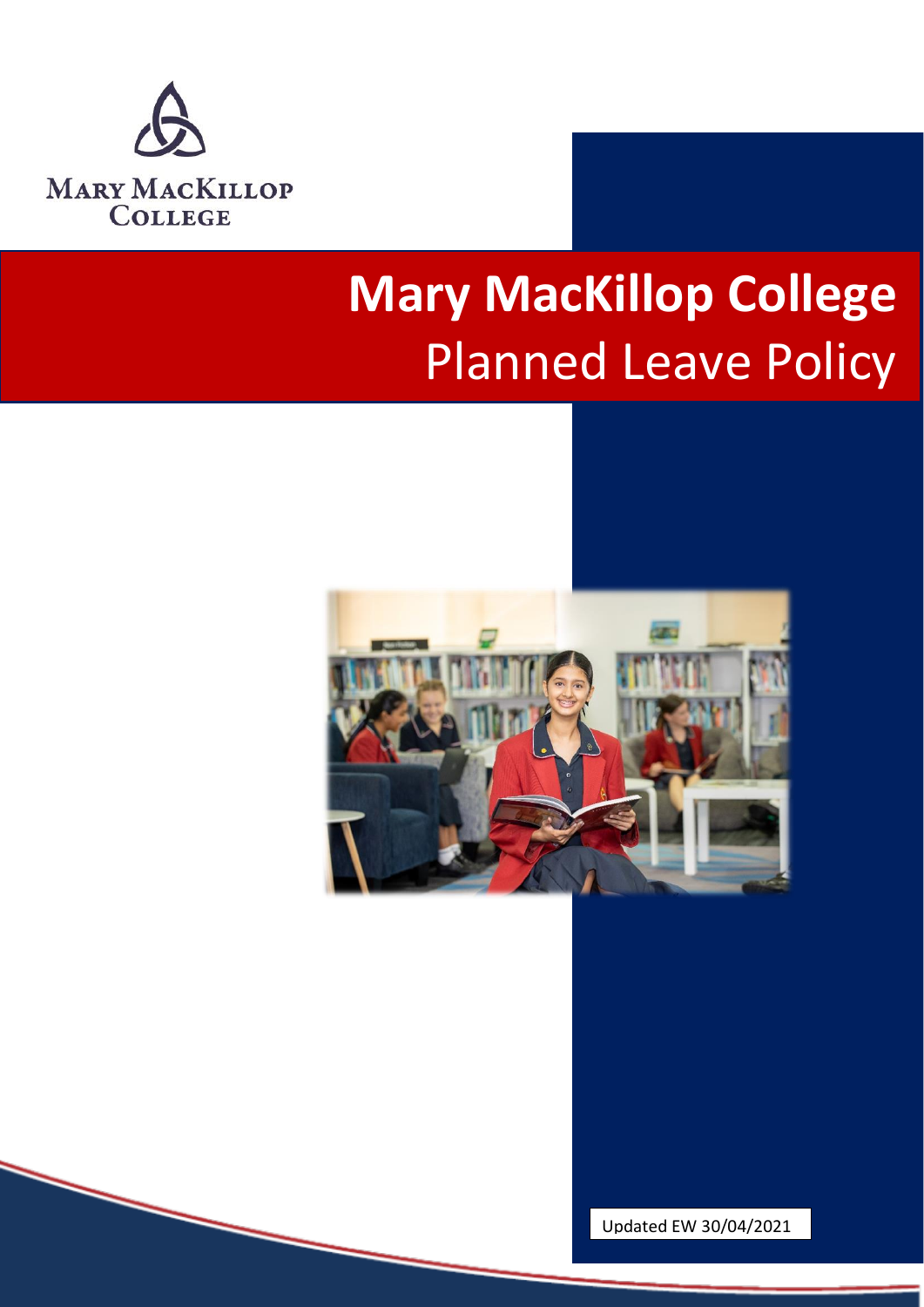Our College is committed to the dignity of the whole person, equality of opportunities and engaging in purposeful learning experiences.

#### **MOTTO**

My Faith is My Light

**VISION**

We are an interconnected, joy-filled, contemporary Catholic learning community, inspired by the Josephite traditions to be people achieving our potential.

#### **MISSION**

We forge a culture of **creativity, excellence, justice** and **compassion** as we **nurture, challenge, education** and **empower** one another.

#### **VALUES**

We uphold **SPIRIT, WISDOM, INTEGRITY, COURAGE, UNITY** and **SERVICE** To guide our thoughts, words and actions to **live principled lives together.**

MMC Learners are **Curious, Creative, Self-directed, and Resilient**.

MMC Learning Analogy – Stuck, Seek, Strive, Soar

**MacKillop Women Shine**





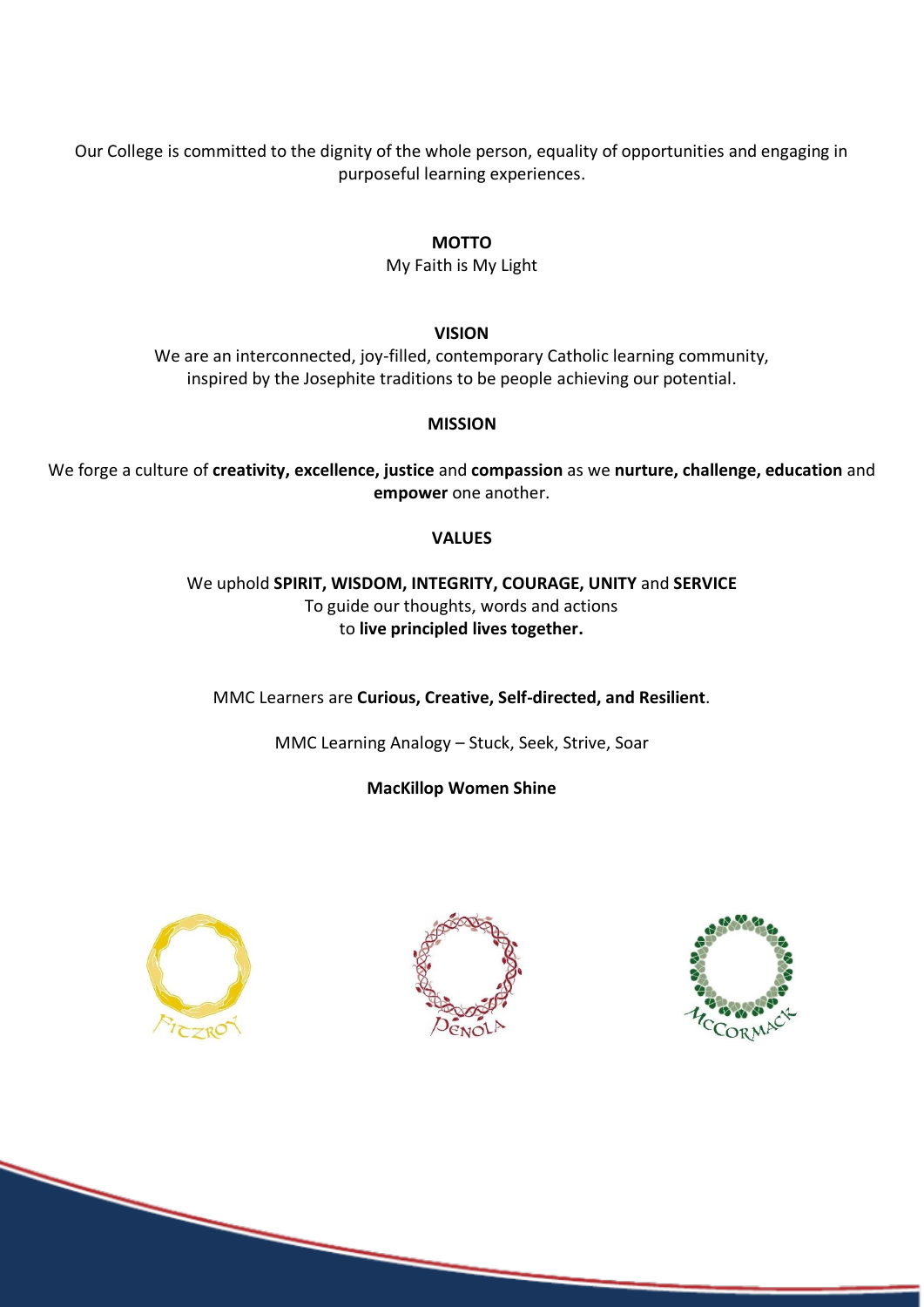# **Policy**

All students who are enrolled at school, are expected to attend school for learning every day of the school year. This policy should be read in conjunction with the College's Assessment Policy and College Attendance Policy.

# **Rationale**

Mary MacKillop College is committed to providing safe and supportive learning environments for all students which address their educational needs.

Leave taken during term can be detrimental to the student's learning progress and should only be taken under exceptional circumstances.

### **Consequences**

It is important that families consider the following issues when requesting leave during school time:

• Students will miss out on important learning programs. This in turn will impact on the student's learning across a range of areas.

• If assessment is missed then some areas of the student's report may be incomplete.

Families are encouraged to organize leave during school holidays. If this is not possible the **Absence Notification** letter must be submitted via email to the Principal at least one month prior to the planned leave.

Upon approval the Principal will contact parents via email regarding the student's responsibilities. Contact will then be made with the Middle Leaders, student's teachers, and office staff to inform them of the leave.

It is not reasonable for the school to replace the classwork and support provided through full attendance at the college. When the leave is unavoidable the College will consider what support is possible to be offered.

In some circumstances it may be reasonable for teachers to be able to provide work for students to undertake while extended leave is taken for holiday purposes.